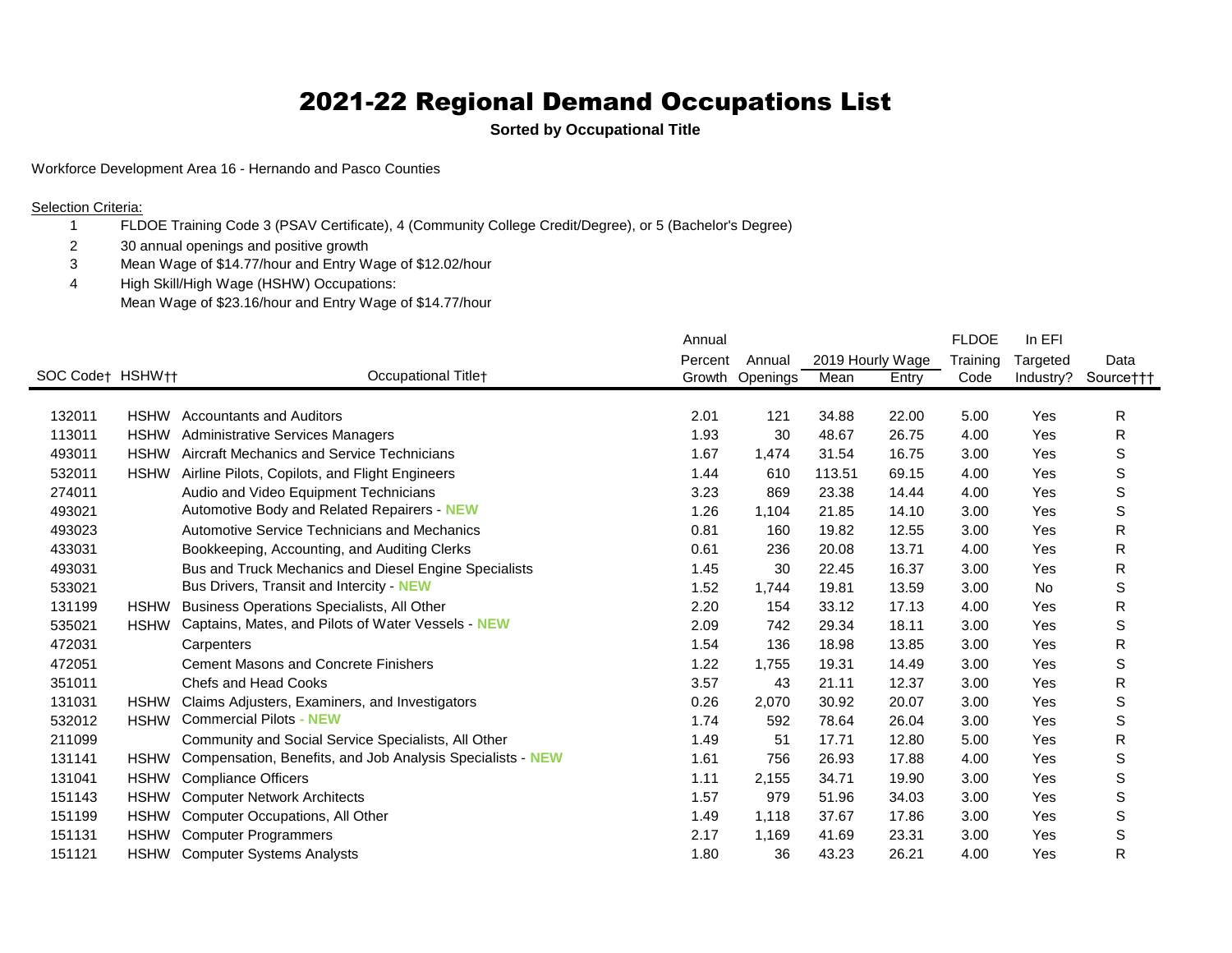| 151151 | HSHW Computer User Support Specialists                          | 2.49 | 82    | 25.21 | 15.76 | 3.00 | Yes | ${\sf R}$    |
|--------|-----------------------------------------------------------------|------|-------|-------|-------|------|-----|--------------|
| 119021 | <b>HSHW</b> Construction Managers                               | 1.48 | 62    | 49.33 | 25.89 | 4.00 | Yes | R            |
| 333012 | HSHW Correctional Officers and Jailers                          | 0.10 | 32    | 23.38 | 16.06 | 3.00 | Yes | ${\sf R}$    |
| 131051 | <b>HSHW</b> Cost Estimators                                     | 1.13 | 36    | 31.28 | 19.40 | 4.00 | Yes | ${\sf R}$    |
| 151141 | HSHW Database Administrators                                    | 1.52 | 669   | 45.51 | 27.69 | 4.00 | Yes | $\mathsf S$  |
| 319091 | <b>Dental Assistants</b>                                        | 1.52 | 68    | 19.89 | 15.17 | 3.00 | Yes | $\mathsf{R}$ |
| 292021 | HSHW Dental Hygienists                                          | 1.42 | 1,022 | 28.14 | 18.37 | 4.00 | Yes | $\mathbb S$  |
| 292032 | HSHW Diagnostic Medical Sonographers                            | 2.57 | 522   | 30.43 | 22.17 | 3.00 | Yes | $\mathbb S$  |
| 472111 | Electricians                                                    | 1.68 | 156   | 20.95 | 15.05 | 3.00 | Yes | R            |
| 252021 | HSHW Elementary School Teachers, Except Special Education       | 1.13 | 222   | 30.99 | 22.25 | 5.00 | No  | ${\sf R}$    |
| 113031 | HSHW Financial Managers                                         | 2.65 | 42    | 67.59 | 35.64 | 5.00 | Yes | ${\sf R}$    |
| 332011 | HSHW Firefighters                                               | 1.45 | 40    | 24.12 | 17.65 | 3.00 | Yes | ${\sf R}$    |
| 371012 | First-Line Superv. Landscaping & Groundskeeping Workers         | 1.84 | 44    | 19.36 | 12.42 | 3.00 | Yes | ${\sf R}$    |
| 471011 | HSHW First-Line Superv. of Construction and Extraction Workers  | 1.46 | 151   | 28.45 | 19.96 | 4.00 | Yes | R            |
| 371011 | First-Line Superv. of Housekeeping & Janitorial Workers         | 1.87 | 40    | 18.81 | 12.95 | 3.00 | Yes | ${\sf R}$    |
| 491011 | HSHW First-Line Superv. of Mechanics, Installers, and Repairers | 1.19 | 69    | 29.30 | 19.04 | 3.00 | Yes | ${\sf R}$    |
| 431011 | HSHW First-Line Superv. of Office and Admin. Support Workers    | 0.89 | 227   | 28.17 | 17.58 | 4.00 | Yes | $\mathsf R$  |
| 511011 | HSHW First-Line Superv. of Production and Operating Workers     | 1.07 | 55    | 29.73 | 18.76 | 3.00 | Yes | $\mathsf{R}$ |
| 331099 | First-Line Superv., Protective Service Workers, All Other       | 2.04 | 662   | 22.72 | 13.88 | 3.00 | Yes | $\mathbb S$  |
| 411012 | HSHW First-Line Supervisors of Non-Retail Sales Workers         | 0.98 | 36    | 41.58 | 22.75 | 4.00 | Yes | ${\sf R}$    |
| 391021 | First-Line Supervisors of Personal Service Workers              | 2.53 | 2,046 | 21.96 | 14.13 | 3.00 | Yes | $\mathbb S$  |
| 411011 | First-Line Supervisors of Retail Sales Workers                  | 0.97 | 362   | 22.65 | 13.78 | 3.00 | Yes | ${\sf R}$    |
| 119051 | HSHW Food Service Managers                                      | 3.09 | 79    | 23.78 | 14.92 | 4.00 | Yes | $\mathsf{R}$ |
| 111021 | HSHW General and Operations Managers                            | 1.77 | 248   | 53.69 | 24.27 | 4.00 | Yes | ${\sf R}$    |
| 472121 | Glaziers                                                        | 1.69 | 721   | 20.30 | 15.19 | 3.00 | Yes | $\mathbb S$  |
| 271024 | HSHW Graphic Designers                                          | 0.81 | 1,953 | 25.47 | 15.53 | 4.00 | Yes | $\mathbb S$  |
| 292099 | Health Technologists and Technicians, All Other                 | 1.72 | 941   | 21.43 | 13.45 | 3    | Yes | $\mathbb S$  |
| 499021 | Heating, A.C., and Refrigeration Mechanics and Installers       | 1.89 | 100   | 21.56 | 14.68 | 3.00 | Yes | R            |
| 533032 | Heavy and Tractor-Trailer Truck Drivers                         | 1.21 | 280   | 20.97 | 12.61 | 3.00 | Yes | $\mathsf{R}$ |
| 131071 | HSHW Human Resources Specialists                                | 1.90 | 70    | 30.02 | 19.43 | 5.00 | Yes | R            |
| 499041 | <b>Industrial Machinery Mechanics</b>                           | 2.05 | 1,698 | 21.93 | 14.95 | 3.00 | Yes | $\mathsf S$  |
| 537051 | Industrial Truck and Tractor Operators                          | 1.27 | 58    | 19.27 | 14.32 | 3.00 | Yes | R            |
| 151122 | HSHW Information Security Analysts                              | 1.80 | 565   | 43.26 | 26.49 | 3.00 | Yes | $\mathsf S$  |
| 413021 | HSHW Insurance Sales Agents                                     | 1.36 | 60    | 31.24 | 15.03 | 3.00 | Yes | ${\sf R}$    |
| 252012 | HSHW Kindergarten Teachers, Except Special Education            | 1.20 | 42    | 27.79 | 21.20 | 5.00 | No  | $\mathsf{R}$ |
| 292061 | Licensed Practical and Licensed Vocational Nurses               | 1.82 | 132   | 22.02 | 18.72 | 3.00 | Yes | ${\sf R}$    |
| 434131 | Loan Interviewers and Clerks                                    | 1.36 | 1,629 | 22.10 | 15.46 | 3.00 | Yes | $\mathbb S$  |
| 132072 | HSHW Loan Officers                                              | 0.85 | 1,690 | 34.72 | 18.08 | 4.00 | Yes | S            |
| 499071 | Maintenance and Repair Workers, General - NEW                   | 1.81 | 207   | 17.97 | 12.38 | 3.00 | Yes | R            |
| 131111 | HSHW Management Analysts                                        | 3.00 | 94    | 37.78 | 20.07 | 5.00 | Yes | $\mathsf R$  |
| 119199 | HSHW Managers, All Other                                        | 1.67 | 83    | 46.60 | 26.43 | 4.00 | Yes | $\mathsf{R}$ |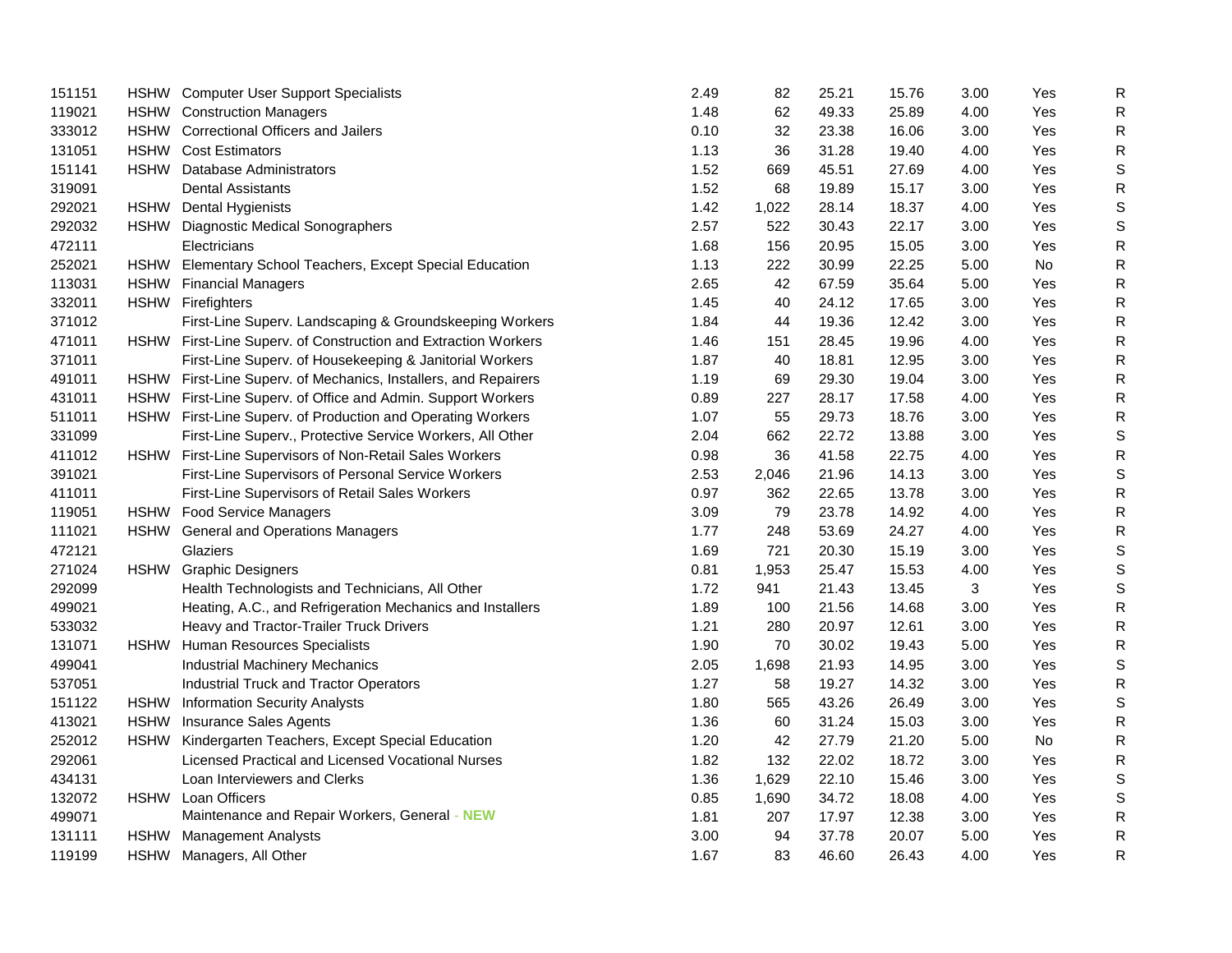| 131161 |             | HSHW Market Research Analysts and Marketing Specialists                  | 3.66 | 81    | 29.98 | 17.03 | 5.00 | Yes | $\mathsf{R}$ |
|--------|-------------|--------------------------------------------------------------------------|------|-------|-------|-------|------|-----|--------------|
| 119111 |             | HSHW Medical and Health Services Managers                                | 2.86 | 53    | 53.42 | 28.85 | 5.00 | Yes | $\mathsf{R}$ |
| 292010 |             | Medical and Clinical Laboratory Technologists and Technicians            | 2.50 | 49    | 23.79 | 14.02 | 4.00 | Yes | ${\sf R}$    |
| 319092 |             | <b>Medical Assistants</b>                                                | 3.05 | 236   | 15.70 | 13.02 | 3.00 | Yes | $\mathsf{R}$ |
| 292071 |             | Medical Records and Health Information Technicians                       | 1.80 | 1,267 | 21.43 | 13.45 | 4.00 | Yes | S            |
| 436013 |             | <b>Medical Secretaries</b>                                               | 2.30 | 94    | 17.35 | 12.50 | 3.00 | Yes | $\mathsf{R}$ |
| 131121 |             | HSHW Meeting, Convention, and Event Planners                             | 2.81 | 1,194 | 24.67 | 15.51 | 4.00 | Yes | S            |
| 252022 |             | HSHW Middle School Teachers, Exc. Special & Voc. Education               | 1.18 | 44    | 27.58 | 19.96 | 5.00 | No  | $\mathsf{R}$ |
| 151142 |             | HSHW Network and Computer Systems Administrators                         | 1.48 | 1,754 | 41.57 | 26.59 | 4.00 | Yes | S            |
| 472073 |             | <b>Operating Engineers/Construction Equipment Operators</b>              | 1.56 | 83    | 18.64 | 14.62 | 3.00 | Yes | ${\sf R}$    |
| 472141 |             | Painters, Construction and Maintenance                                   | 2.02 | 53    | 22.13 | 16.12 | 3.00 | Yes | $\mathsf{R}$ |
| 232011 |             | Paralegals and Legal Assistants                                          | 1.93 | 48    | 23.07 | 15.82 | 3.00 | Yes | $\mathsf{R}$ |
| 292052 |             | <b>Pharmacy Technicians - NEW</b>                                        | 1.81 | 81    | 15.73 | 12.22 | 3.00 | Yes | ${\sf R}$    |
| 319097 |             | Phlebotomists                                                            | 3.32 | 1,346 | 16.45 | 12.85 | 3.00 | Yes | $\mathsf S$  |
| 312021 |             | HSHW Physical Therapist Assistants                                       | 3.70 | 1,224 | 29.80 | 21.23 | 4.00 | Yes | S            |
| 472151 |             | Pipelayers - NEW                                                         | 1.39 | 559   | 19.38 | 16.19 | 3.00 | Yes | S            |
| 472152 |             | Plumbers, Pipefitters, and Steamfitters                                  | 2.03 | 98    | 22.20 | 15.53 | 3.00 | Yes | $\mathsf{R}$ |
| 333051 |             | HSHW Police and Sheriff's Patrol Officers                                | 1.48 | 92    | 29.88 | 20.43 | 3.00 | No  | $\mathsf{R}$ |
| 251199 |             | HSHW Postsecondary Teachers, All Other                                   | 1.66 | 2,041 | 33.61 | 17.29 | 4.00 | No  | S            |
| 119141 |             | HSHW Property, Real Estate & Community Association Managers              | 1.29 | 58    | 32.41 | 18.29 | 4.00 | Yes | $\mathsf{R}$ |
| 292053 |             | <b>Psychiatric Technicians - NEW</b>                                     | 2.15 | 931   | 16.00 | 12.78 | 3.00 | Yes | S            |
| 131020 | <b>HSHW</b> | Purchasing Agents, Except Wholesale, Retail, and Farm Products - NEW     | 0.33 | 33    | 30.75 | 19.16 | Yes  | No  | ${\sf R}$    |
| 292034 |             | HSHW Radiologic Technologists                                            | 1.57 | 1,112 | 27.45 | 19.60 | 3.00 | Yes | S            |
| 419021 |             | <b>Real Estate Brokers</b>                                               | 1.87 | 874   | 29.34 | 13.81 | 3.00 | No  | S            |
| 419022 |             | HSHW Real Estate Sales Agents                                            | 1.43 | 62    | 32.23 | 15.62 | 3.00 | Yes | $\mathsf{R}$ |
| 291141 |             | <b>HSHW</b> Registered Nurses                                            | 2.41 | 394   | 33.39 | 24.33 | 4.00 | Yes | $\mathsf{R}$ |
| 291126 |             | HSHW Respiratory Therapists                                              | 2.62 | 776   | 28.22 | 23.54 | 4.00 | Yes | S            |
| 472181 |             | <b>Roofers-NEW</b>                                                       | 0.81 | 100   | 18.06 | 12.66 | 3.00 | No  | $\mathsf{R}$ |
| 535011 |             | Sailors and Marine Oilers - NEW                                          | 2.21 | 555   | 15.40 | 13.35 | 3.00 | No  | S            |
| 112022 |             | HSHW Sales Managers - NEW                                                | 2.08 | 32    | 66.34 | 31.00 | 5.00 | Yes | $\mathsf{R}$ |
| 414011 |             | HSHW Sales Representatives, Wholesale & Mfg, Tech. & Sci. Prod.          | 1.77 | 36    | 42.53 | 18.28 | 3.00 | Yes | $\mathsf{R}$ |
| 414012 |             | HSHW Sales Representatives, Wholesale and Manufacturing, Other           | 1.30 | 167   | 30.86 | 14.81 | 3.00 | Yes | $\mathsf{R}$ |
| 252031 |             | HSHW Secondary School Teachers, Exc. Special and Voc. Ed.                | 1.12 | 115   | 29.07 | 19.87 | 5.00 | No  | $\mathsf{R}$ |
| 492098 |             | Security and Fire Alarm Systems Installers                               | 2.36 | 1,094 | 22.13 | 15.43 | 3.00 | No  | S            |
| 211093 |             | Social and Human Service Assistants                                      | 2.80 | 36    | 16.49 | 12.12 | 3.00 | Yes | $\mathsf{R}$ |
| 151132 |             | HSHW Software Developers, Applications                                   | 3.89 | 52    | 48.04 | 30.62 | 4.00 | Yes | $\mathsf{R}$ |
| 472221 |             | <b>Structural Iron and Steel Workers</b>                                 | 1.87 | 506   | 21.16 | 16.08 | 3.00 | Yes | S            |
| 211018 |             | Substance Abuse, Behavioral Disorder, and Mental Health Counselors - NEW | 3.86 | 47    | 21.13 | 14.42 | 5.00 | No  | $\mathsf{R}$ |
| 292055 |             | <b>Surgical Technologists</b>                                            | 1.45 | 809   | 22.19 | 16.10 | 3.00 | Yes | S            |
| 492022 |             | HSHW Telecommunications Equipment Installers and Repairers               | 1.70 | 37    | 23.79 | 15.50 | 3.00 | Yes | $\mathsf{R}$ |
| 472044 |             | Tile and Marble Setters - NEW                                            | 2.10 | 827   | 19.90 | 15.51 | 3.00 | Yes | S            |